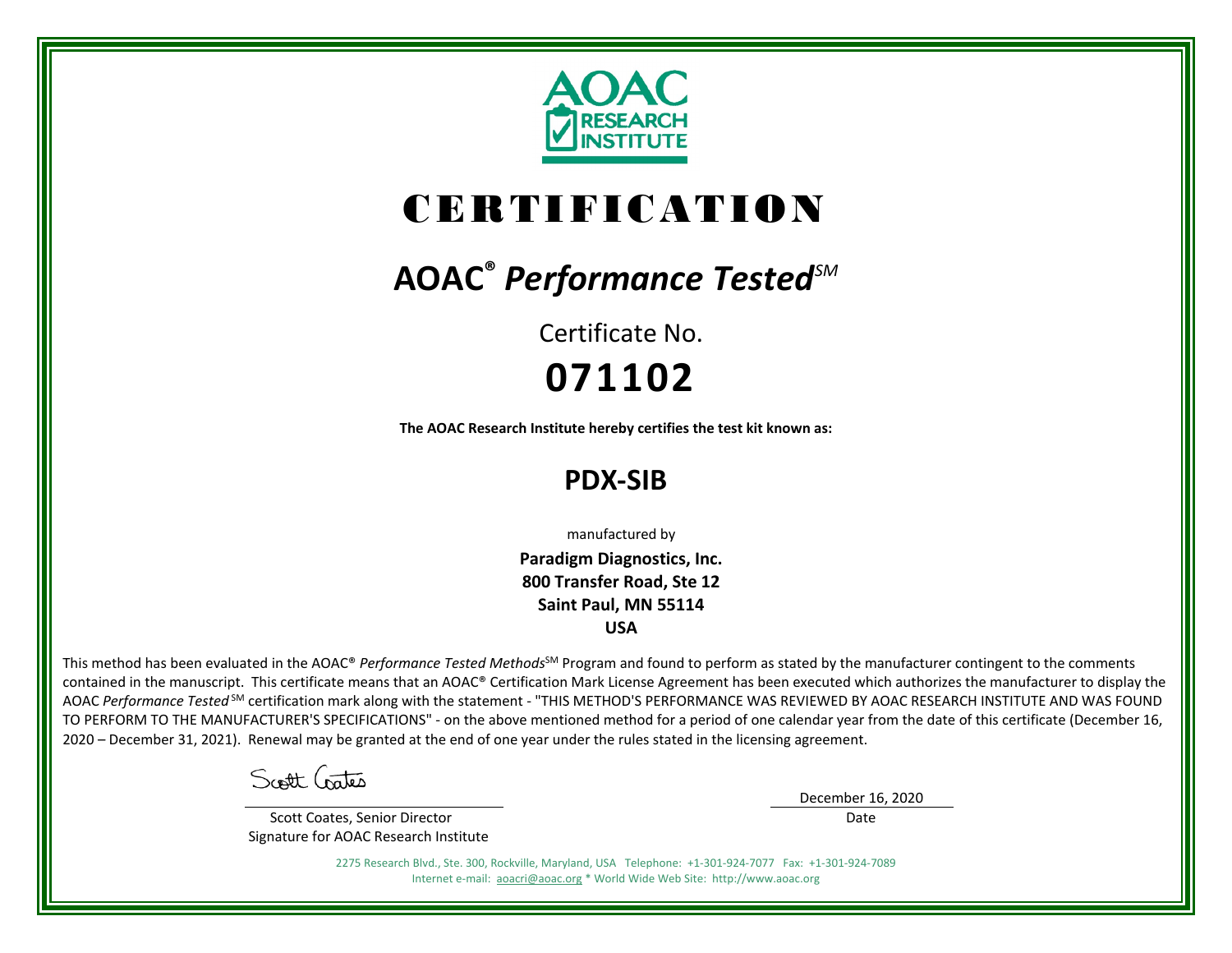| <b>METHOD AUTHORS</b><br>Alan Olstein, Lenna Griffith, Joellen Feirtag, and Nicole<br>Pearson                                                                                                                                                                                                                                                                                                                                                                 | <b>SUBMITTING COMPANY</b><br>Paradigm Diagnostics, Inc.<br>800 Transfer Road Suite 12<br><b>St. Paul, MN 55114</b>                                                                                                                                                                                                     |
|---------------------------------------------------------------------------------------------------------------------------------------------------------------------------------------------------------------------------------------------------------------------------------------------------------------------------------------------------------------------------------------------------------------------------------------------------------------|------------------------------------------------------------------------------------------------------------------------------------------------------------------------------------------------------------------------------------------------------------------------------------------------------------------------|
|                                                                                                                                                                                                                                                                                                                                                                                                                                                               |                                                                                                                                                                                                                                                                                                                        |
| <b>KIT NAME(S)</b><br>PDX-SIB                                                                                                                                                                                                                                                                                                                                                                                                                                 | <b>CATALOG NUMBERS</b><br>26003-25, 26009-50, 26005-100                                                                                                                                                                                                                                                                |
| <b>INDEPENDENT LABORATORY</b><br>Q-Labs<br>1400 Harrison Avenue<br>Cincinnati, Ohio 45214<br>USA                                                                                                                                                                                                                                                                                                                                                              | <b>AOAC EXPERTS AND PEER REVIEWERS</b><br>Yi Chen <sup>1</sup> , Maria Cristina Fernandez <sup>2</sup> , Wendy McMahon <sup>3</sup><br><sup>1</sup> US FDA CFSAN, College Park, MD, USA<br><sup>2</sup> University of Buenos Aires, Buenos Aires, 1419 Argentina<br><sup>3</sup> Silliker Inc., South Holland, IL, USA |
|                                                                                                                                                                                                                                                                                                                                                                                                                                                               |                                                                                                                                                                                                                                                                                                                        |
| <b>APPLICABILITY OF METHOD</b><br>Target organism - Salmonella<br>Matrices - Ceramic tile, stainless steel, plastic, and sealed<br>concrete<br>Performance claims - The overall sensitivity relative to the<br>reference method across all four surfaces was >100% (it is<br>possible bacterial growth occurred during the study period).<br>There were no significant differences between PDX-SIB and the<br>reference method on any of the surfaces tested. | <b>REFERENCE METHOD</b><br>U.S. Food and Drug Administration (2011) Bacteriological Analytical Manual, Chapter 5 (5)                                                                                                                                                                                                   |
|                                                                                                                                                                                                                                                                                                                                                                                                                                                               |                                                                                                                                                                                                                                                                                                                        |
| <b>ORIGINAL CERTIFICATION DATE</b><br>July 29, 2011                                                                                                                                                                                                                                                                                                                                                                                                           | <b>CERTIFICATION RENEWAL RECORD</b><br><b>Renewed annually through December 2021</b>                                                                                                                                                                                                                                   |
| <b>METHOD MODIFICATION RECORD</b><br><b>NONE</b>                                                                                                                                                                                                                                                                                                                                                                                                              | <b>SUMMARY OF MODIFICATION</b><br><b>NONE</b>                                                                                                                                                                                                                                                                          |
| Under this AOAC® Performance Tested <sup>SM</sup> License Number, 071102 this<br>method is distributed by:<br><b>NONE</b>                                                                                                                                                                                                                                                                                                                                     | Under this AOAC® Performance Tested <sup>5M</sup> License Number, 071102 this<br>method is distributed as:<br><b>NONE</b>                                                                                                                                                                                              |

#### **PRINCIPLE OF THE METHOD (1)**

The principle of PDX-SIB utilizes two operating conditions, the first selective enrichment of the *Salmonella* population from the background microflora and secondly the simultaneous metabolism of a very specific *Salmonella* substrate. PDX-SIB is a balanced blend of proprietary selective agents highly restrictive to non-*Salmonella* bacteria and combining a highly specific metabolic substrate for *Salmonella.* As the selected population grows out the media becomes acidified and an incorporated pH indicator detects the pH change by a color shift from purple to yellow.

#### **DISCUSSION OF THE VALIDATION STUDY (1)**

PDX-SIB is an easy to use and interpret screening test for *Salmonella* species in environmental samples. Inclusivity and exclusivity studies revealed that PDX-SIB is very comprehensive for the detection of *Salmonella* species at very low levels (10-100 CFU/sample). Two strains, *S*. Cubana and *S*. Gallinarum, were originally negative in the inclusivity study. An additional isolate of *S*. Cubana was obtained from a different source, the University of Pennsylvania *Salmonella* Reference Center. This particular isolate was positive in fermenting the indicator compound in SIB in contrast to the isolate obtained from the University of Minnesota's culture collection. These data suggest that the Minnesota isolate was likely defective in a metabolic pathway for fermentation of the indicator compound. In regard to specificity, high levels of some *Citrobacter* species remain to be a possible source of false positive results. False positive results, although not desired by the typical end user, still tells a great deal about the overall microbial cleanliness of the areas sampled. Learning about the presence of *Citrobacter* species is important for another aspect, since many *Citrobacter* species occupy similar niches to *Salmonella* species and arise as contamination sources from the GI tracts of warm blooded animals. This information is potentially useful when monitoring food processing surfaces intended to be free of microflora after sanitation operations. These results demonstrate a cross reaction in two of three *Citrobacter* species tested underscoring the need to confirm all SIB-positive results by the traditional biochemical or genetic methods. PDX-SIB was found to be at least as sensitive as the reference method in all the surfaces studied. In fact PDX-SIB was slightly more sensitive than the reference method in one of the method comparison studies: five positives for PDX-SIB versus three positives for the FDA-BAM method in the stainless steel study.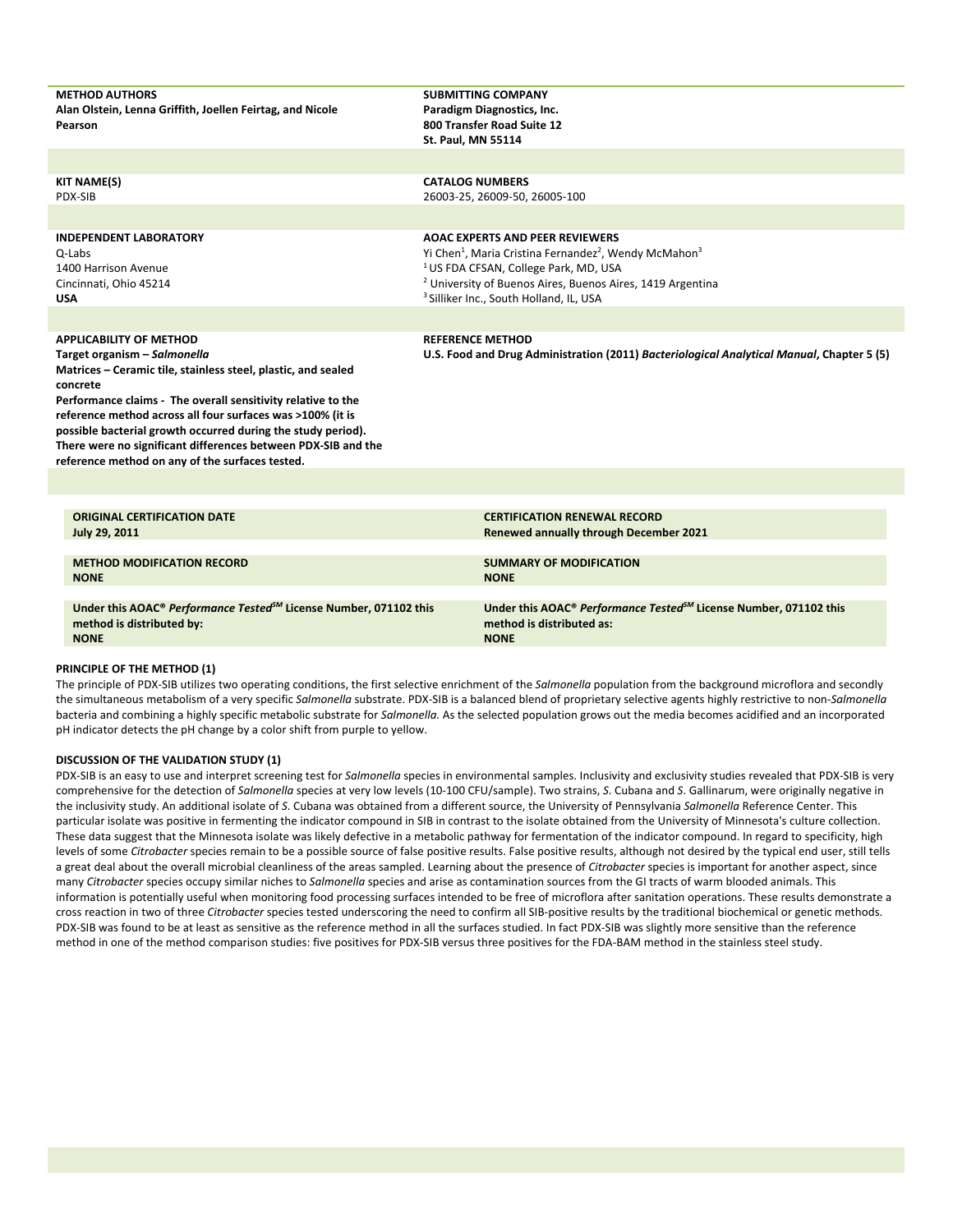|                     | Table 1a. Results of Inclusivity Test for PDX-SIB (1) |                     |                         |                           |                |
|---------------------|-------------------------------------------------------|---------------------|-------------------------|---------------------------|----------------|
| Serovar             | Source                                                | Origin              | <b>SIB Medium Color</b> | <b>Presumptive Result</b> | Sero-group     |
|                     |                                                       |                     |                         |                           |                |
| S. Adelaide         | U of MN 94679420                                      | Meat meal           | Yellow                  | $+$                       | O              |
| S. Agona            | U of MN inv 95650951                                  | Soybean meal        | Yellow                  | $\pm$                     | B              |
| S. Albany           | U of MN                                               | Frozen fish paste   | Yellow                  | ÷                         | C <sub>3</sub> |
|                     | 2009595                                               |                     |                         |                           |                |
| S. Anatum           | U of MN                                               | Chicken feed        | Yellow                  | $\pm$                     | E1             |
|                     | 95645854                                              |                     |                         |                           |                |
| S. Bovismorbificans | U of MN                                               | Vietnam             | Yellow                  | $\pm$                     | C <sub>2</sub> |
|                     | 3064124                                               |                     |                         |                           |                |
| S. Carrau           | U of MN                                               | Frozen shrimp       | Yellow                  | $\pm$                     | H              |
|                     | 2003413                                               |                     |                         |                           |                |
| S. Cerro            | U of MN                                               | Poultry feed        | Yellow                  | $\ddot{\phantom{1}}$      | К              |
|                     | 94713965                                              |                     |                         |                           |                |
| S. Cubana           | U of MN                                               | Swine feed          | Blue                    | $\mathcal{L}$             | G <sub>2</sub> |
|                     | 94679421                                              |                     |                         |                           |                |
| S. Chester          | U of MN                                               | Frozen tilapia fish | Yellow                  | $+$                       | B              |
|                     | 3063650                                               |                     |                         |                           |                |
|                     | U of MN                                               | Frozen catfish      | Yellow                  |                           | C <sub>3</sub> |
| S. Emek             | 3063892                                               |                     |                         | $\pm$                     |                |
|                     |                                                       |                     |                         |                           |                |
| S. Enteritidis      | U of MN                                               | Ice cream           | Yellow                  | $+$                       | D <sub>1</sub> |
|                     | 95657613                                              |                     |                         |                           |                |
| S. Give             | U of MN                                               | Lobster tail        | Yellow                  | $\pm$                     | E1             |
|                     | 1829352                                               |                     |                         |                           |                |
| S. Gloucester       | U of MN                                               | Sesame seeds        | Yellow                  | ٠                         | B              |
|                     | 1676771                                               |                     |                         |                           |                |
| S. Hvittingfoss     | U of MN                                               | Frozen frog legs    | Yellow                  | $+$                       | I.             |
|                     | 200373                                                |                     |                         |                           |                |
| S. Infantis         | U of MN                                               | Frozen lobster tail | Yellow                  | $+$                       | C1             |
|                     | 2015422                                               |                     |                         |                           |                |
| S. Javiana          | U of MN                                               | Frozen shrimp       | Yellow                  | $+$                       | D <sub>1</sub> |
|                     | 1842147                                               |                     |                         |                           |                |
| S. Kentucky         | U of MN                                               | Cottonseed meal     | Yellow                  | $\pm$                     | C <sub>3</sub> |
|                     | 95-690-012                                            |                     |                         |                           |                |
| S. Lille            | U of MN                                               | Chicken feed        | Yellow                  | $\pm$                     | C1             |
|                     | 95-713-959                                            |                     |                         |                           |                |
| S. Mbandaka         | U of MN                                               | Soybean meal        | Yellow                  | $\ddot{\phantom{1}}$      | C1             |
|                     | 95690014                                              |                     |                         |                           |                |
| S. Meleagridis      | U of MN                                               | Frozen shrimp       | Yellow                  | $\ddot{}$                 | E1             |
|                     | 1949345                                               |                     |                         |                           |                |
| S. Montevideo       | U of MN                                               | Raw eggs            | Yellow                  | $+$                       | C1             |
|                     | 95573493                                              |                     |                         |                           |                |
| S. Muenchen         | U of MN                                               | Frozen shrimp       | Yellow                  | $\pm$                     | C <sub>2</sub> |
|                     | 1842204                                               |                     |                         |                           |                |
| S. Newbrunswick     | U of MN                                               | Frozen shrimp       | Yellow                  | $\pm$                     | E1             |
|                     | 1842304                                               |                     |                         |                           |                |
| S. Nashua           | U of MN                                               | Poultry feed        | Yellow                  | $\pm$                     | M              |
|                     | 2006036                                               |                     |                         |                           |                |
| S. Newport          | U of MN                                               | Frozen lobster tail | Yellow                  | $+$                       | C <sub>2</sub> |
|                     | 2006038                                               |                     |                         |                           |                |
| S. Penilla          | U of MN                                               | Frozen shrimp       | Yellow                  | $+$                       | M              |
|                     | 1949289                                               |                     |                         |                           |                |
| S. Poona            | U of MN                                               |                     | Yellow                  |                           | G1             |
|                     | 1103174                                               | White pepper        |                         | $\pm$                     |                |
|                     |                                                       |                     |                         |                           |                |
| S. Sterrenbos       | U of MN                                               | Frozen shrimp       | Yellow                  | $\pm$                     | C <sub>3</sub> |
|                     | 1842082                                               |                     |                         |                           |                |
| S. Thompson         | U of MN                                               | Ice cream           | Yellow                  | $\pm$                     | C1             |
|                     | 95657618                                              |                     |                         |                           |                |
| S. Weltevreden      | U of MN                                               | Dried ling shrimp   | Yellow                  | $\color{red}+$            | E1             |
|                     | 1950358                                               |                     |                         |                           |                |
| S. Typhimurium      | U of MN                                               | Salted dune egg     | Yellow                  | $\pm$                     | B              |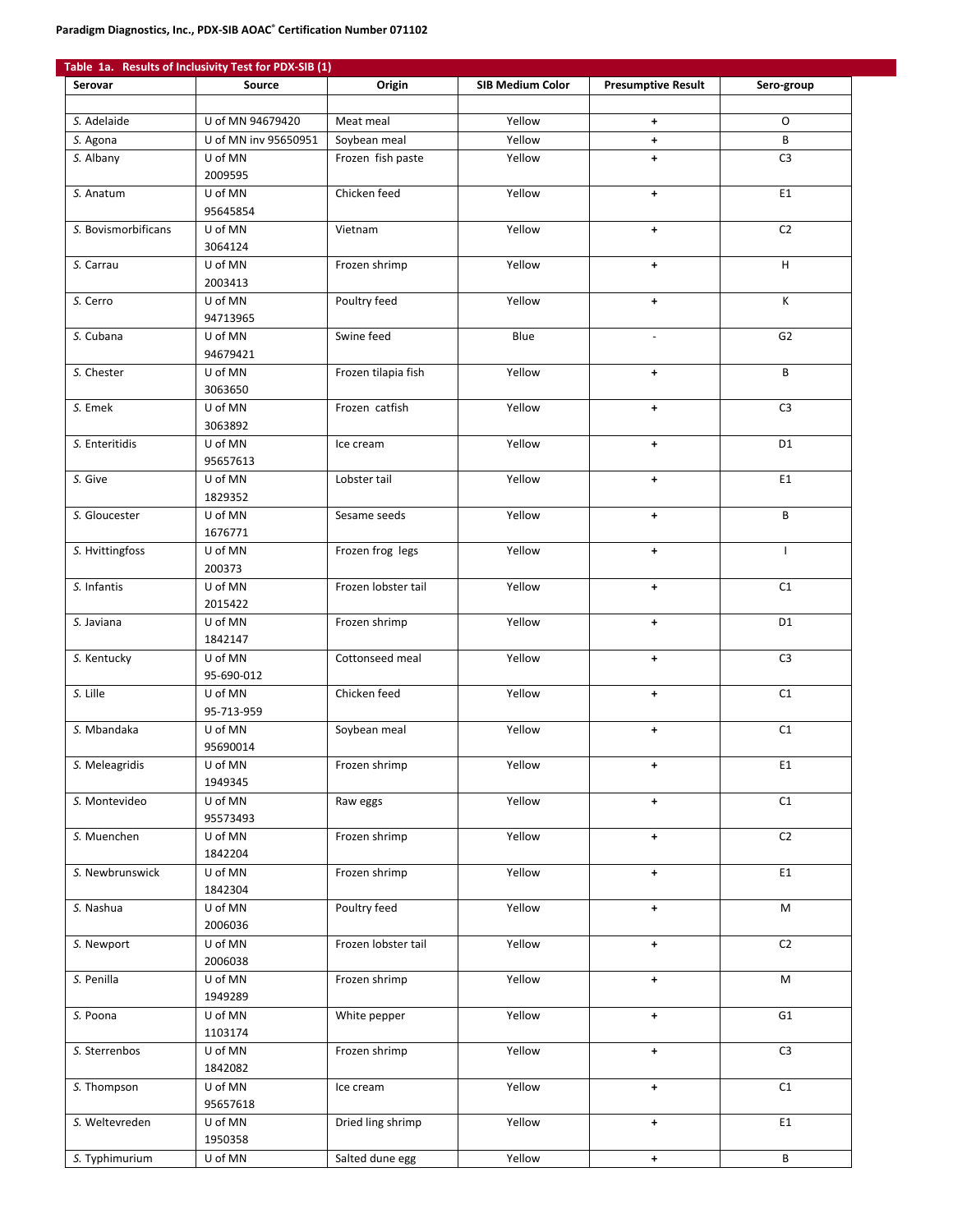|                 | 3019907           |                    |        |                      |                |
|-----------------|-------------------|--------------------|--------|----------------------|----------------|
| S. Worthington  | U of MN           | Chicken feed       | Yellow | ٠                    | G <sub>2</sub> |
|                 | 95-713-958        |                    |        |                      |                |
| S. Kumasi       | U of MN           | Frozen crab meat   | Yellow | ٠                    | N              |
|                 | 1929854           |                    |        |                      |                |
| S. Rubislaw     | U of MN           | Frozen shrimp      | Yellow | $+$                  | F              |
|                 | 2004976           |                    |        |                      |                |
| S. Goodwood     | U of MN           | Faeces             | Yellow | $\pm$                | E4             |
| S. Senftenberg  | U of MN           | Sewage             | Yellow | $\ddot{\phantom{1}}$ | E4             |
| S. Ohio         | U of MN           | Animal feed        | Yellow | $\ddot{\phantom{1}}$ | C1             |
| S. Limete       | U of MN           |                    | Yellow | $\ddagger$           | B              |
| S. Tennessee    | U of MN           | Soybean meal       | Yellow | $\ddot{\phantom{1}}$ | C1             |
| S. Newington    | U of MN           | Wild poultry       | Yellow | $\ddagger$           | В              |
| S.Aberdeen      | <b>NCTC 5791</b>  | Infantile diarrhea | Yellow | $+$                  | $\mathsf F$    |
|                 |                   |                    |        |                      |                |
| S. Aequatoria   | <b>NCTC 7891</b>  | African zoonosis   | Yellow | $+$                  | C1             |
| S. Alabama      | <b>NCTC 9868</b>  | Human faeces       | Yellow | $\ddot{\phantom{1}}$ | В              |
|                 |                   |                    |        |                      |                |
| S. Altendorf    | <b>NCTC 10546</b> |                    | Yellow | $\ddagger$           | В              |
| S. Austin       | <b>NCTC 8447</b>  |                    | Yellow | $\ddot{\phantom{1}}$ | C1             |
|                 |                   |                    |        |                      |                |
| S. Ball         | <b>NCTC 9870</b>  |                    | Yellow | $\ddot{\phantom{1}}$ | B              |
| S. Berkeley     | <b>NCTC 8260</b>  | Diseased turkey    | Yellow | ٠                    | U              |
| S. Brookfield   | <b>NCTC 10946</b> |                    | Yellow | $\ddot{\phantom{1}}$ | O66            |
| S. California   | <b>NCTC 6018</b>  | Animal feed        | Yellow | ٠                    | B              |
| S. Canastel     | <b>NCTC 6948</b>  | Animal feed        | Yellow |                      | D <sub>1</sub> |
|                 |                   |                    |        | ٠                    |                |
| S. Carmel       | <b>NCTC 9872</b>  | Infantile diarrhea | Yellow | ٠                    | 017            |
|                 |                   |                    |        |                      |                |
| S. Champaign    | <b>NCTC 6851</b>  | Hen liver          | Yellow | ٠                    | Q              |
|                 | <b>NCTC 9873</b>  |                    | Yellow | $+$                  | M              |
| S. Chicago      |                   |                    |        |                      |                |
| S. Colombo      | <b>NCTC 9922</b>  | Sheep              | Yellow | $\ddagger$           | P              |
| S. Ealing       | <b>NCTC 11949</b> | Dried baby milk    | Yellow | $\ddot{\phantom{1}}$ | $\circ$        |
|                 |                   |                    |        |                      |                |
| S. Dahlem       | <b>NCTC 9949</b>  | Cattle             | Yellow | ٠                    | Y              |
| S. Gallinarum   | <b>NCTC 10532</b> | Poultry            | Blue   | $\omega$             | D <sub>1</sub> |
| S. Houten       | <b>NCTC 10401</b> | Reptile            | Yellow | $\ddot{\phantom{1}}$ | 043            |
|                 |                   |                    |        |                      |                |
| S. Kottbus      | <b>NCTC 5753</b>  | Faeces             | Yellow | $\ddot{\phantom{1}}$ | C <sub>2</sub> |
|                 |                   |                    |        |                      |                |
| S. Illinois     | <b>NCTC 8498</b>  | Poults             | Yellow | $\pm$                | E3             |
|                 |                   |                    |        |                      |                |
| S. Lexington    | <b>NCTC 6244</b>  | Soybean            | Yellow | $\pm$                | E1             |
| S. Manchester   | <b>NCTC 7372</b>  |                    | Yellow | $\ddot{\phantom{1}}$ | C <sub>2</sub> |
|                 |                   |                    |        |                      |                |
| S. Minnesota    | <b>NCTC 5800</b>  | Swine              | Yellow | $+$                  | L              |
|                 |                   |                    |        |                      |                |
| S. Mississippi  | <b>NCTC 6487</b>  | Faeces             | Yellow | $\color{red}+$       | G <sub>2</sub> |
| S. Napoli       | <b>NCTC 6853</b>  | Food handlers      | Yellow | $+$                  | D1             |
|                 |                   |                    |        |                      |                |
| S. Pensacola    | <b>NCTC 6946</b>  |                    | Yellow |                      | D <sub>1</sub> |
|                 |                   |                    |        | $\color{red}+$       |                |
| S. Pretoria     | <b>NCTC 6234</b>  | Meat               | Yellow | $\ddot{\phantom{1}}$ | F              |
| S. Shanghai     | <b>NCTC 9791</b>  |                    | Yellow | $\pm$                | $\mathbf{I}$   |
| S. Sunsvall     | <b>NCTC 9787</b>  | Dried egg          | Yellow | $\ddot{\phantom{1}}$ | H              |
|                 |                   |                    |        |                      |                |
| S. Waycross     | <b>NCTC 7401</b>  | Urine              | Yellow | $\color{red}+$       | S              |
| S. Alachua      | U Penn            | Swine              | Yellow | $+$                  | $\mathsf O$    |
|                 | STS <sub>6</sub>  |                    | Yellow |                      |                |
| S. Choleraesuis | ATCC 10708        | Fish               |        | $+$                  | C              |
|                 |                   |                    |        |                      |                |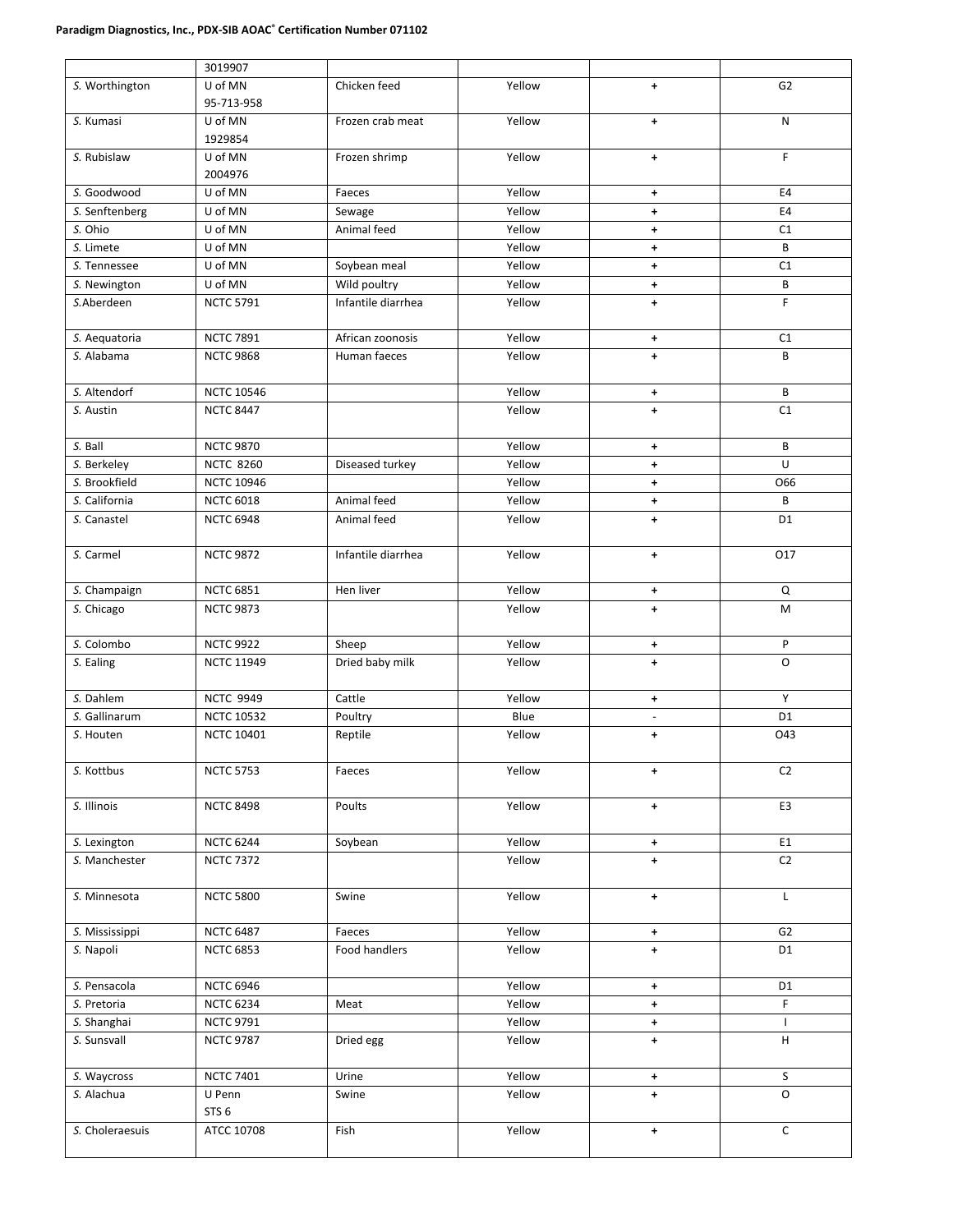### **Paradigm Diagnostics, Inc., PDX-SIB AOAC® Certification Number 071102**

| S. Arkansas                        | U Penn<br><b>STS 11</b>  |                    | Yellow | $\ddot{\phantom{1}}$ | B                         |
|------------------------------------|--------------------------|--------------------|--------|----------------------|---------------------------|
| S. Blockley                        | U Penn<br><b>STS 15</b>  | Environment        | Yellow | $\ddag$              | C <sub>2</sub>            |
| S. Brandenburg                     | U Penn<br><b>STS 18</b>  | Swine              | Yellow | $+$                  | B                         |
| S. Derby                           | U Penn                   | Polluted water     | Yellow | $\color{red}+$       | B                         |
| S. Dublin                          | <b>STS 22</b><br>U Penn  | Cattle             | Yellow | $\ddot{\phantom{1}}$ | D <sub>1</sub>            |
| S. Hadar                           | <b>STS 27</b><br>U Penn  | Turkey             | Yellow | $+$                  | C2                        |
| S. Heidelberg                      | <b>STS 45</b><br>U Penn  | Poultry            | Yellow | $+$                  | B                         |
|                                    | <b>STS 48</b>            |                    |        |                      |                           |
| S. London                          | U Penn<br><b>STS 64</b>  | Polluted water     | Yellow | $\pm$                | E1                        |
| S. Manhattan                       | U Penn<br><b>STS 65</b>  | Avian              | Yellow | $\color{red}+$       | C <sub>2</sub>            |
| S. Oranienburg                     | U Penn<br><b>STS 83</b>  | Egg                | Yellow | $\pm$                | C1                        |
| S. Panama                          | U Penn<br><b>STS 86</b>  | Infantile diarrhea | Yellow | $+$                  | D <sub>1</sub>            |
| S. Paratyphis                      | ATCC 13314               | Sewage             | Yellow | $+$                  | $\boldsymbol{\mathsf{A}}$ |
| S. Saint Paul                      | U of MN                  | Milk powder        | Yellow | ٠                    | В                         |
| S. Schwarzengrund                  | U Penn<br><b>STS 95</b>  | Chicken            | Yellow | $+$                  | B                         |
| S. Stanley                         | U Penn<br>STS100         | Reptile            | Yellow | $\color{red}+$       | В                         |
| S. Urbana                          | U Penn<br>STS110         | Reptile            | Yellow | $\color{red}+$       | N                         |
| S. Johannesburg                    | U Penn<br><b>STS 56</b>  | Meat meal          | Yellow | ٠                    | R                         |
| S. Thomasville                     | U Penn<br>STS103         | Poultry meal       | Yellow | $\color{red}+$       | E3                        |
| S. Virchow                         | U Penn<br><b>STS 112</b> | Basil              | Yellow | $+$                  | C1                        |
| S. Abaetetuba                      | ATCC 35640               | Fresh water        | Yellow | ٠                    | F                         |
| S. Choleraesuis<br>var. Kunzendorf | ATCC 12011               | Swine              | Yellow | $+$                  | B                         |
| S. Vallore                         | ATCC 15611               |                    | Yellow | $\pm$                | B                         |
| S. Paratyphis                      | U of MN<br>2014696       | Frozen frog legs   | Yellow | $\pm$                | В                         |
| S. Tallahassee                     | ATCC 12002               |                    | Yellow | $\pm$                | C <sub>3</sub>            |
| S. Salford                         | U of MN<br>2009532       | Oregano turkey     | Yellow | $\pm$                | $\mathsf{I}$              |
| S. Birmingham                      | U of MN<br>DI95764802    | Alfalfa seed       | Yellow | $\color{red}+$       | E1                        |
| S. Brunei                          | U of MN<br>1680318       | Frozen Shrimp      | Yellow | $\ddag$              | C <sub>3</sub>            |
| S. Ikeja                           | U of MN<br>3019543       | Frozen Shrimp      | Yellow | $\pm$                | E1                        |
| S. Cubana                          | UPenn                    | Swine              | Yellow | $\pm$                | G <sub>2</sub>            |
|                                    |                          |                    |        |                      |                           |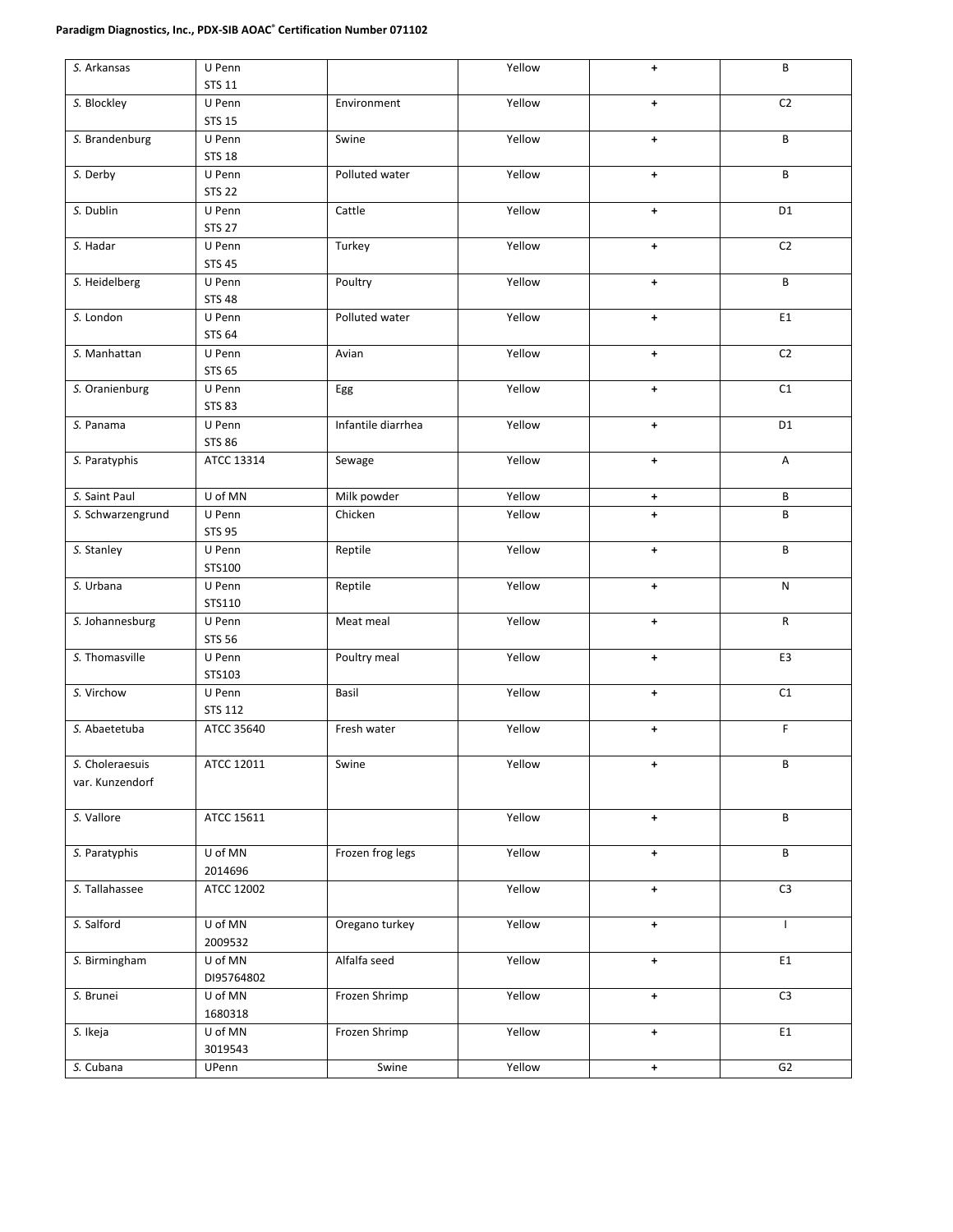| Table 1b. Results of Exclusivity Test for PDX-SIB (1) |                    |                              |                   |  |  |  |
|-------------------------------------------------------|--------------------|------------------------------|-------------------|--|--|--|
| <b>Species</b>                                        | Source             | Origin                       | <b>SIB Result</b> |  |  |  |
| Klebsiella pneumoniae                                 | <b>NCTC 9633</b>   | Sputum                       |                   |  |  |  |
| Proteus mirabilis                                     | ATCC 12453         | GI tract                     | $\blacksquare$    |  |  |  |
| Citrobacter freundii                                  | <b>NCTC 9750</b>   | Soil                         |                   |  |  |  |
| Escherichia coli                                      | ATCC 13706         | GI tract                     |                   |  |  |  |
| Escherichia coli                                      | ATCC 14948         | GI tract                     | $\sim$            |  |  |  |
| Hafnia alvei                                          | ATCC 700025        | Brewery fermentation samples | $\sim$            |  |  |  |
| Serratia liquefaciens                                 | ATCC 27592         |                              | ä,                |  |  |  |
| Morganella morganii subsp.<br>morganii                | ATCC 25829         |                              |                   |  |  |  |
| Pseudomonas aeruginosa                                | ATCC 10145         |                              | $\sim$            |  |  |  |
| Providencia rettgeri                                  | ATCC 9250          |                              |                   |  |  |  |
| Enterobacter amnigenus                                | ATCC 51816         |                              |                   |  |  |  |
| Enterobacter aerogenes                                | ATCC 13048         |                              | $\sim$            |  |  |  |
| Shigella sonnei                                       | ATCC 25931         |                              |                   |  |  |  |
| Shigella flexneri                                     | ATCC 9199          |                              |                   |  |  |  |
| Staphylococcus epidermidis                            | ATCC 14990         |                              | $\sim$            |  |  |  |
| Staphylococcus aureus                                 | ATCC 700699        |                              | $\blacksquare$    |  |  |  |
| Serratia marcescens                                   | ATCC 13880         | Polenta                      |                   |  |  |  |
| Enterobacter cloacae subsp.                           | ATCC 23355         |                              |                   |  |  |  |
| cloacae                                               |                    |                              |                   |  |  |  |
| Enterobacter gergoviae                                | ATCC 33028         |                              | $\sim$            |  |  |  |
| Klebsiella oxytoca                                    | ATCC 13182         |                              |                   |  |  |  |
| Providencia wickerhamii                               | ATCC 16529         |                              | ä,                |  |  |  |
| Shigella boydii                                       | ATCC 9207          |                              | $\blacksquare$    |  |  |  |
| Staphylococcus aureus                                 | <b>NCTC 12973</b>  |                              |                   |  |  |  |
| Yersinia enterocolitica subsp.                        | ATCC 23715         |                              |                   |  |  |  |
| enterocolitica                                        |                    |                              |                   |  |  |  |
| Yersinia ruckerii                                     | ATCC 29473         |                              | $\sim$            |  |  |  |
| Citrobacter freundii                                  | ATCC 8090          |                              | ٠                 |  |  |  |
| Citrobacter braakii                                   | ATCC 43162         |                              |                   |  |  |  |
| Citrobacter koseri                                    | ATCC 27156         |                              | $\ddot{}$         |  |  |  |
| Escherichia coli                                      | <b>NCIMB 11943</b> |                              | $\overline{a}$    |  |  |  |
| Escherichia coli                                      | <b>NCTC 10538</b>  |                              |                   |  |  |  |
| Listeria monocytogenes                                | ATCC 13932         |                              |                   |  |  |  |
| Listeria innocua                                      | ATCC 33090         |                              | $\sim$            |  |  |  |
| Pasteurella multocida subsp.                          | ATCC 12945         |                              |                   |  |  |  |
| multocida                                             |                    |                              |                   |  |  |  |
| Providencia stuartii                                  | ATCC 33672         |                              |                   |  |  |  |
| Edwardsiella tarda                                    | ATCC 15947         |                              | $\overline{a}$    |  |  |  |